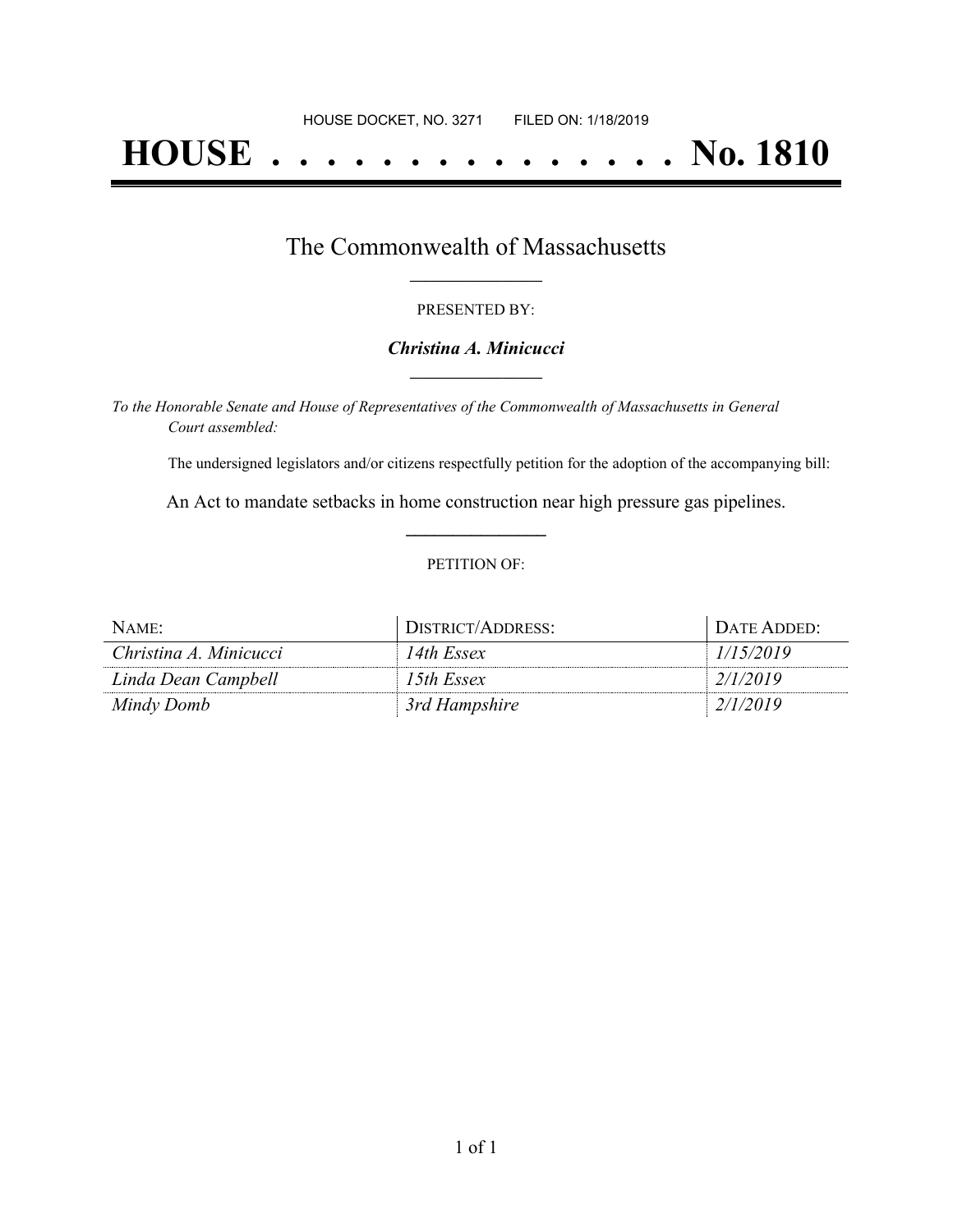#### HOUSE DOCKET, NO. 3271 FILED ON: 1/18/2019

## **HOUSE . . . . . . . . . . . . . . . No. 1810**

By Ms. Minicucci of North Andover, a petition (accompanied by bill, House, No. 1810) of Christina A. Minicucci, Linda Dean Campbell and Mindy Domb relative to home construction near certain high pressure gas pipelines. Municipalities and Regional Government.

## The Commonwealth of Massachusetts

**In the One Hundred and Ninety-First General Court (2019-2020) \_\_\_\_\_\_\_\_\_\_\_\_\_\_\_**

**\_\_\_\_\_\_\_\_\_\_\_\_\_\_\_**

An Act to mandate setbacks in home construction near high pressure gas pipelines.

Be it enacted by the Senate and House of Representatives in General Court assembled, and by the authority *of the same, as follows:*

| 1  | SECTION 1. Chapter 41 of the General Laws is hereby amended by inserting in section              |
|----|--------------------------------------------------------------------------------------------------|
| 2  | 81M the following language:-                                                                     |
| 3  | Section 81M is hereby amended by inserting after "securing safety in the case of fire,           |
| 4  | flood, panic and other emergencies;" the text "insuring appropriate setbacks from high-pressure  |
| 5  | natural gas transmission pipelines."                                                             |
| 6  | SECTION 2. Chapter 41 of the General Laws is hereby amended by inserting in section              |
| 7  | 81U the following language:-                                                                     |
| 8  | Section 81U is hereby amended by replacing the text "Failure of such board or officer to         |
| 9  | report shall be deemed approval by such board or officer" the text:                              |
| 10 | In the event that the proposed subdivision includes residential structures located within        |
| 11 | 75 feet of an existing high-pressure gas transmission pipeline easement that contains a pipeline |